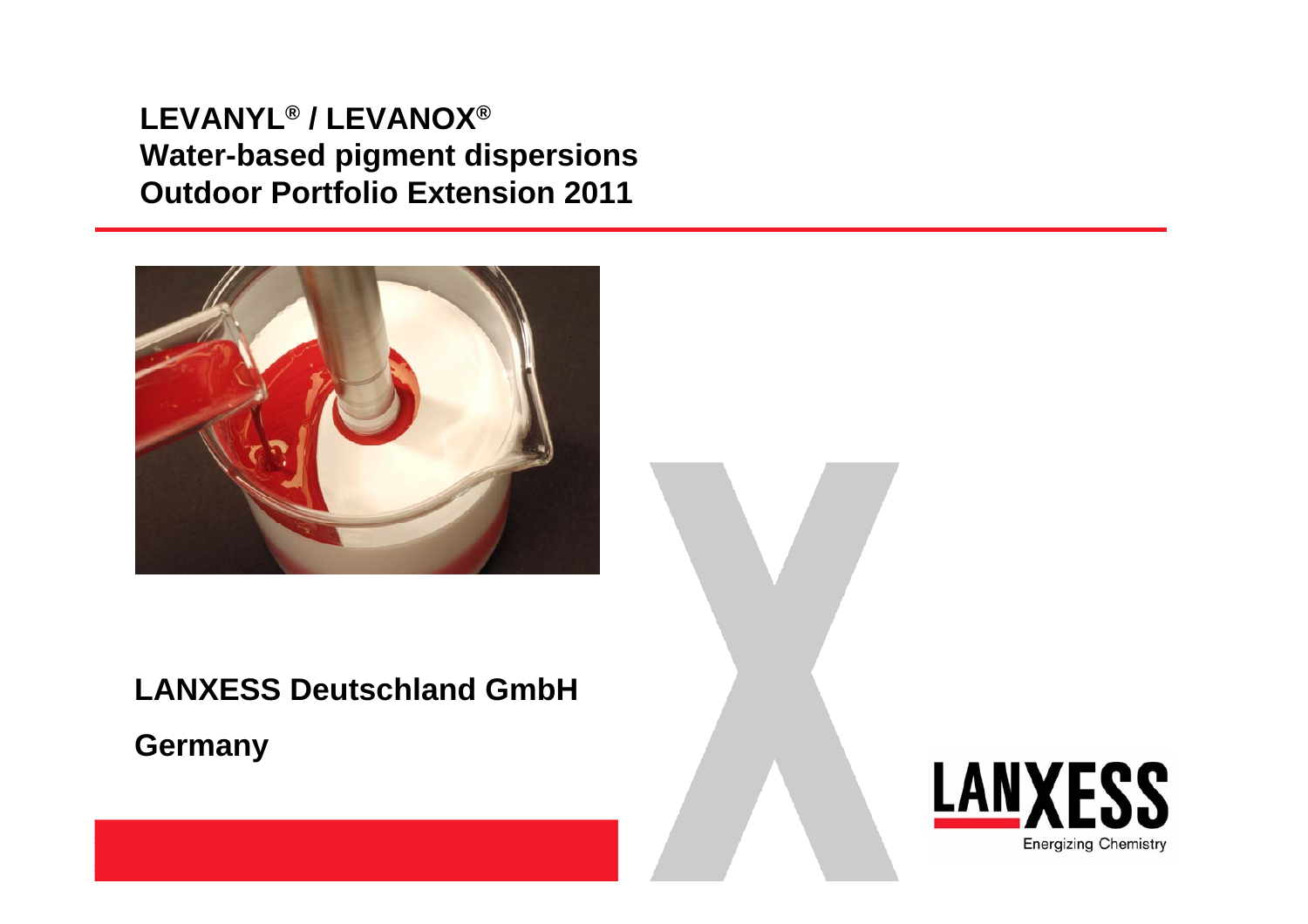# **LANXESS extends the LEVANYL ® / LEVANOX ® dispersion portfolio with high performance pigments for outdoor applications**



- 7 newly developed dispersions
- Organic and inorganic high performance pigments with very good light and weather fastness
- Fully compatible with existing LANXESS portfolio
	- tailored dispersant system
	- identical preservatives
	- virtually VOC and APEO free
- Significantly extended brilliant color space
- • Improved rheology formulation of inorganic pigment dispersions for easy homogenization after storage

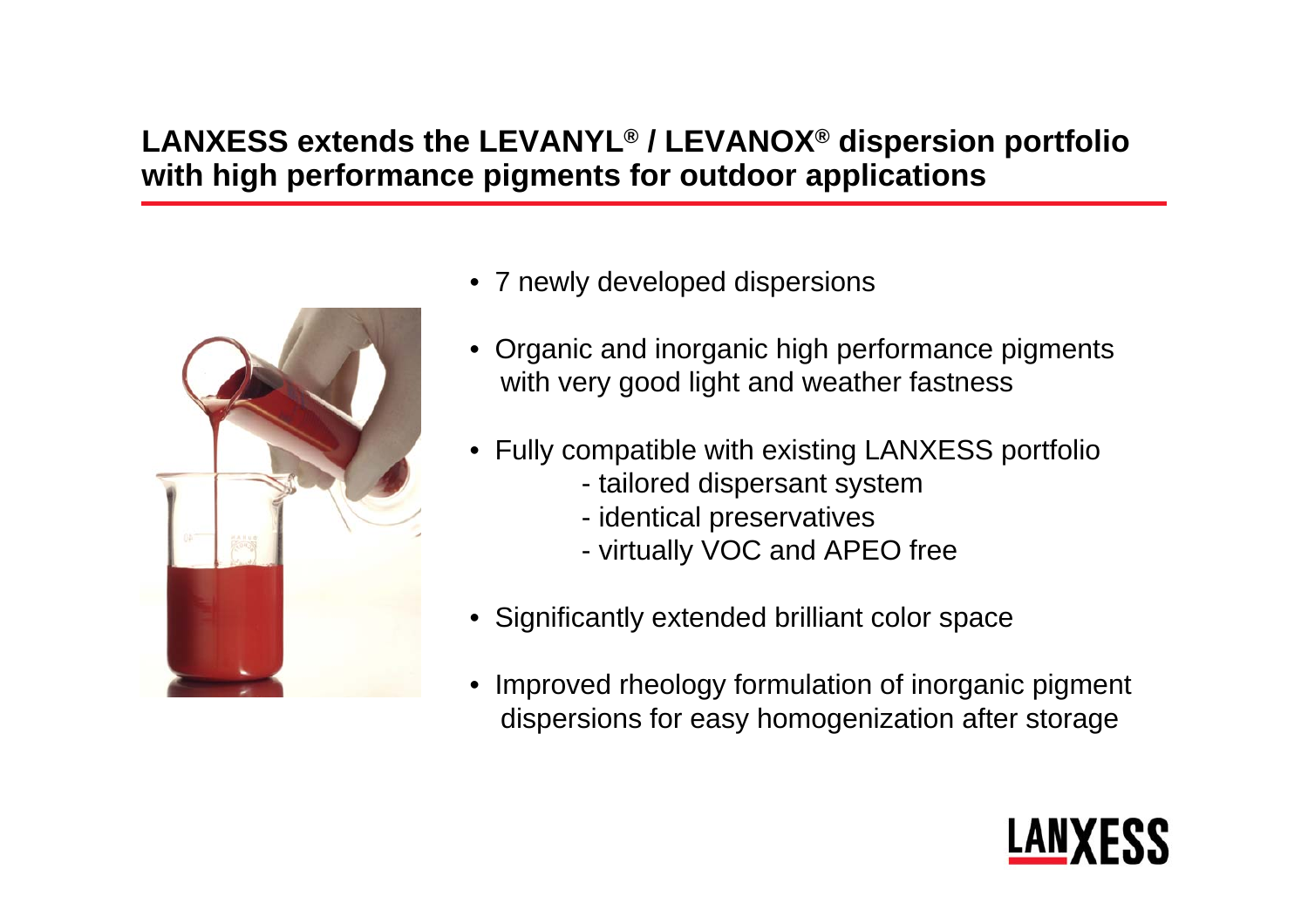### **LEVANYL® LF / LEVANOX® LF portfolio extension products complement the range with up to date ecological properties**



- •Virtually solvent free
- • No volatile organic compounds (virtually VOC free)
- • No ethoxylated arylphenol dispersants (APEO free)
- • In compliance with ecological norms and ecolabel requirements
- Full REACH support from a professional, globally acting organization



**LANXESS dispersions are a reliable basis for ecological formulations**

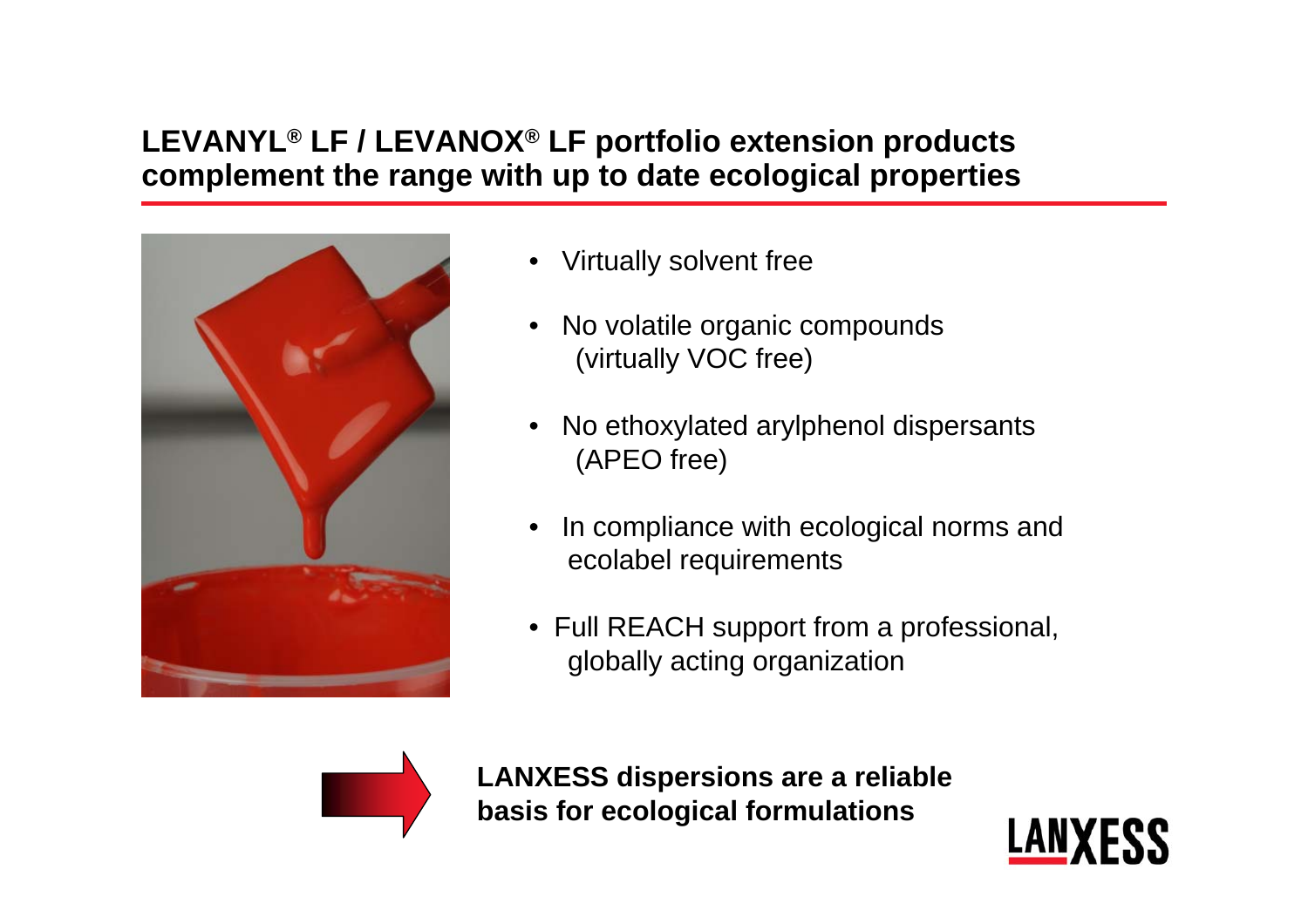# **LEVANYL® LF / LEVANOX® LF portfolio extension Product Details**



- Inorganic dispersions:
	- Green shade bismuth vanadate yellow (P. Y. 184)
	- Neutral Co / Al oxide blue (P. B. 28)
	- Green shade Co / Al / Cr oxide blue (P. B. 36)
	- P. Y. 42 iron oxide special modification, orange shade with excellent light fastness
- Organic dispersions:
	- Quinacridone magenta (P. R. 122)
	- Neutral DPP red (P. R. 254)
	- Extremely lightfast anthanthrone scarlet (P. R. 168)

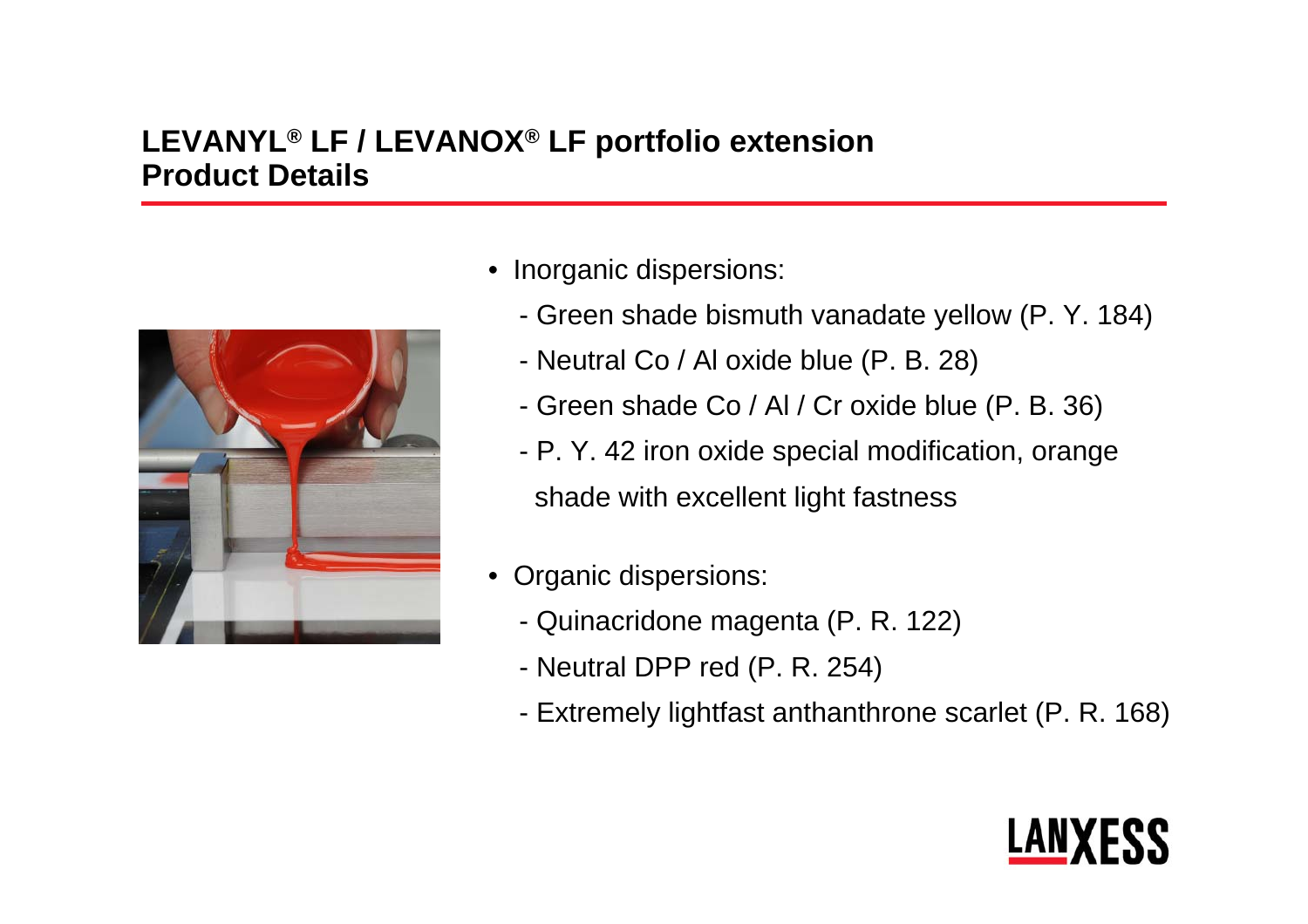#### **LEVANYL® / LEVANOX® LF pigment dispersions 2011 portfolio extension for outdoor applications**

|                                            |            | Product                                     | Color<br>Index | Pigment<br>content* | Light fastness** |            |
|--------------------------------------------|------------|---------------------------------------------|----------------|---------------------|------------------|------------|
| 1:10 TiO <sub>2</sub> 1:2 TiO <sub>2</sub> | Full shade | LEVANYL <sup>®</sup> / LEVANOX <sup>®</sup> | Part I         | [%] approx.         | 1:10 TiO $_2$    | Full shade |
|                                            |            | LEVANYL® Magenta B-LF                       | P. R. 122      | 25                  | 7                | $7 - 8$    |
|                                            |            | LEVANYL® Scarlet 2G-LF                      | P. R. 168      | 30                  | 8                | 8          |
|                                            |            | LEVANYL® Red 3G-LF                          | P. R. 254      | 40                  | $7 - 8$          | 8          |
|                                            |            | LEVANOX® Yellow 6G-LF                       | P. Y. 184      | 60                  | $7 - 8$          | $7 - 8$    |
|                                            |            | LEVANOX® Blue 2R-LF                         | P. B. 28       | 60                  | 8                | 8          |
|                                            |            | LEVANOX® Blue 4G-LF                         | P. B. 36       | 60                  | 8                | 8          |
|                                            |            | LEVANOX® Orange 943 LF                      | P.Y.42         | 60                  | 8                | 8          |

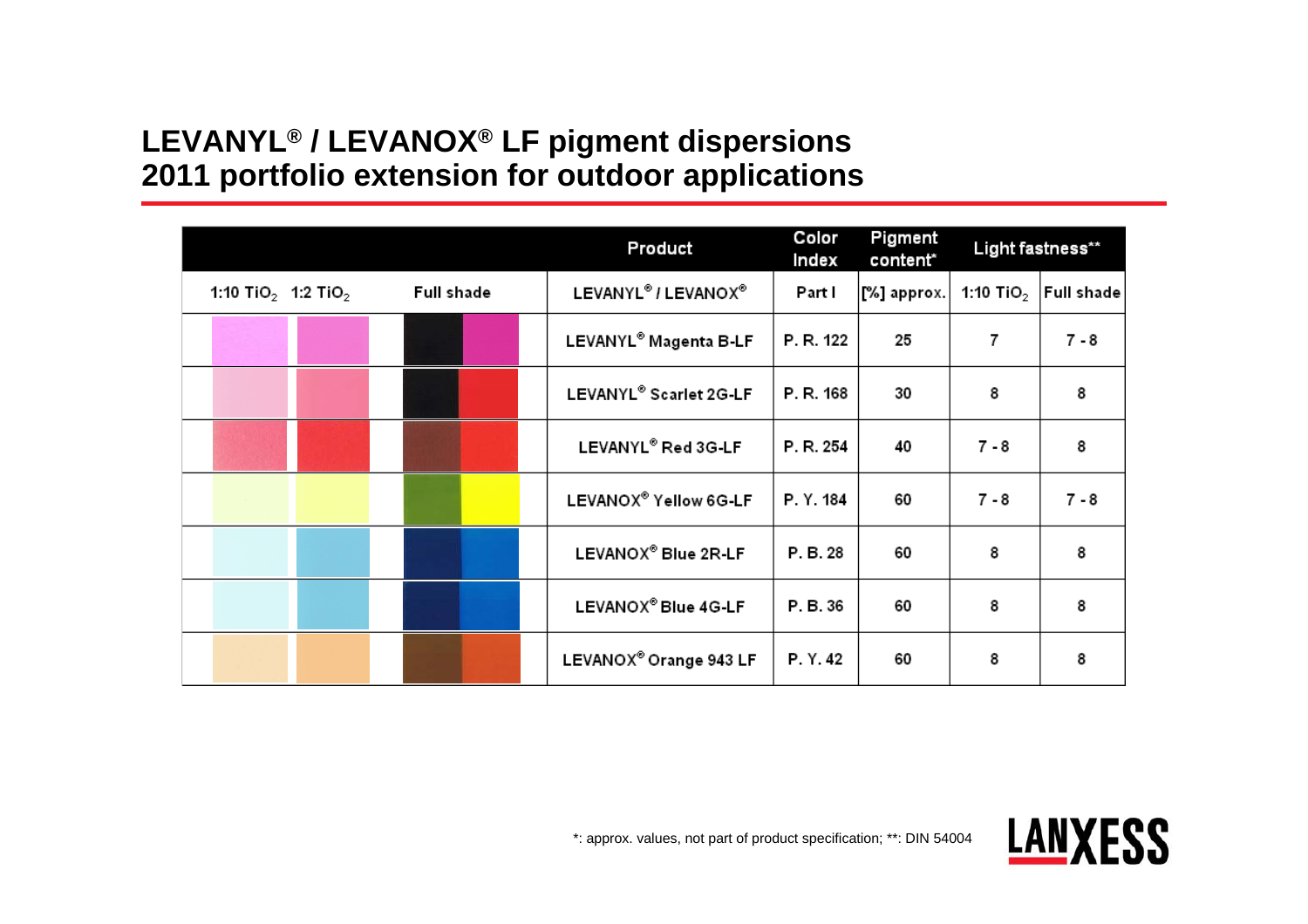### **Newly developed inorganic LEVANOX ® dispersions allow long term storage with easy homogenization by stirring**



- Dispersed inorganic pigment particles will settle during long-term storage as an effect of their high density
- High viscosity of the dispersion will slow down but not prevent the process
- Settled pigment particles often build up a solid presscake which can´t be homogenized any more
- $\bullet\,$  Newly developed LEVANOX® dispersions contain special rheology modifiers which keep settled particles easily re-dispersible by stirring, thus allowing low viscosity of the dispersions for easy handling

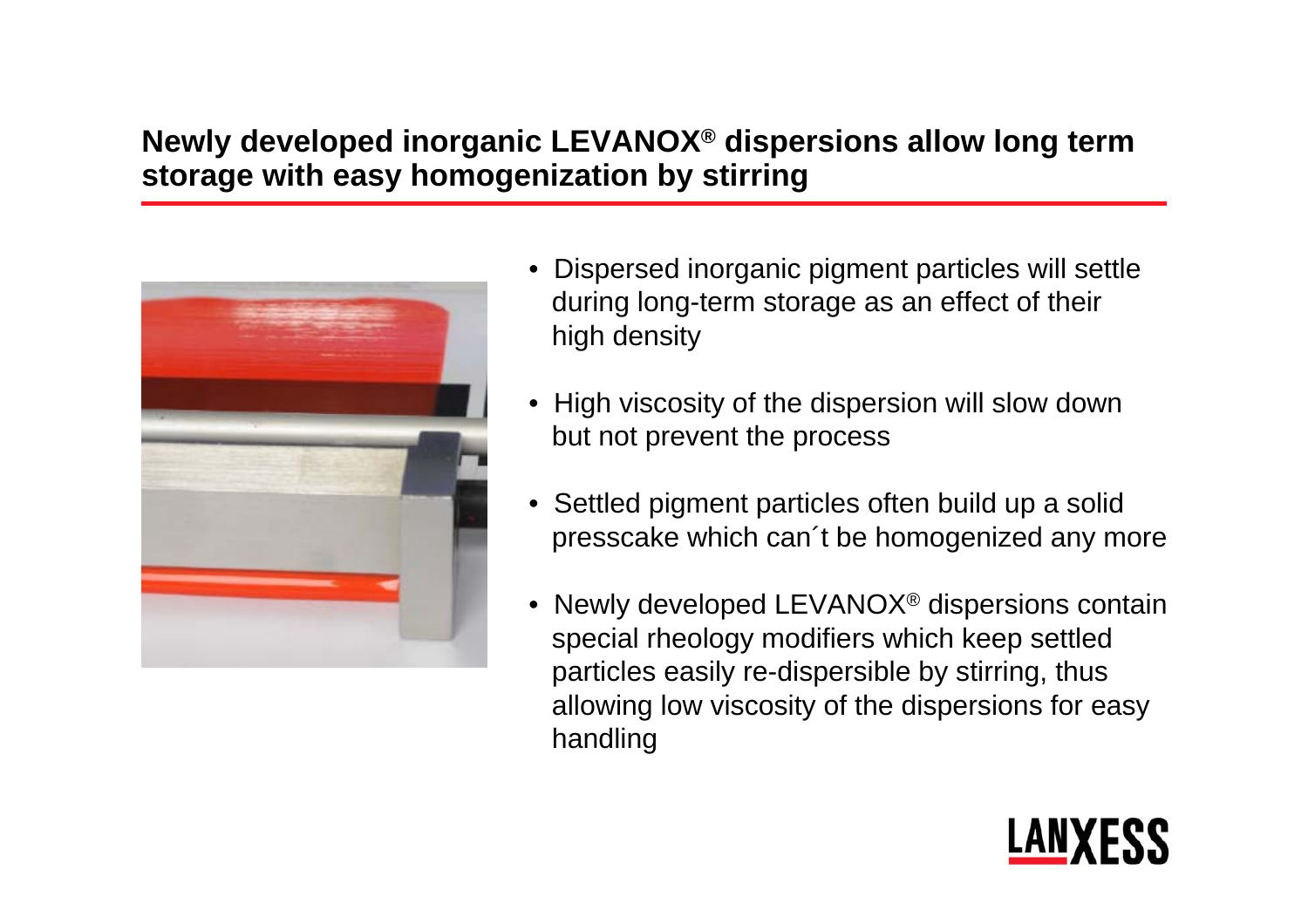### **LEVANYL® LF / LEVANOX® LF portfolio extension products Comprehensive information package of pigment dispersions**

LANXESS provides detailed information on physical properties including

- Coloristic dataset for different pigment loading levels in full shade and white reduction
- Particle size determination

Available on customer request:

- TEM electron micrographs
- Rheological profile for shear stress
- Rheological profile for heat stability up to 80 °C



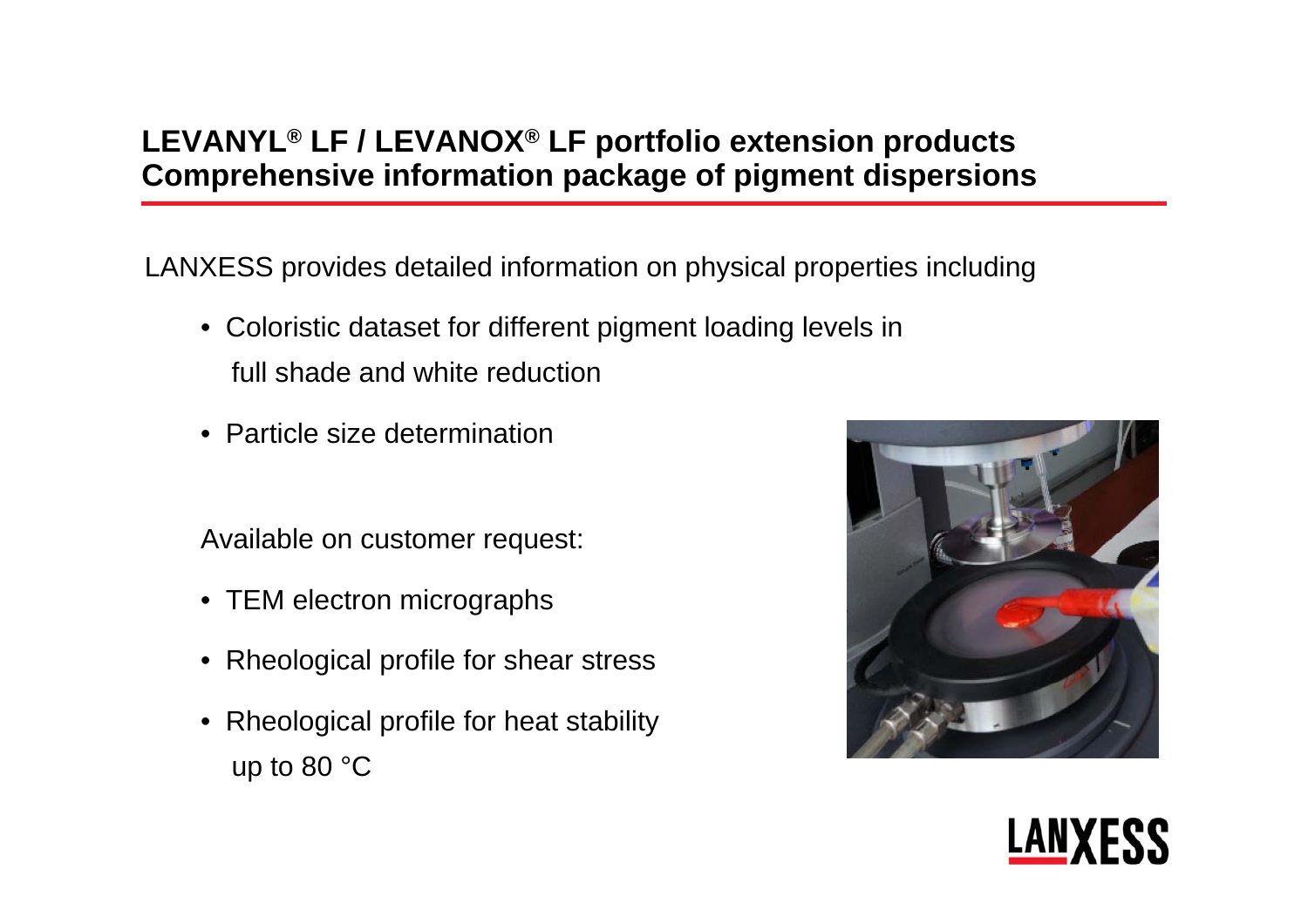#### LEVANOX<sup>®</sup> Orange 943 LF (P. Y. 42) **Coloristic dataset - Full shade**



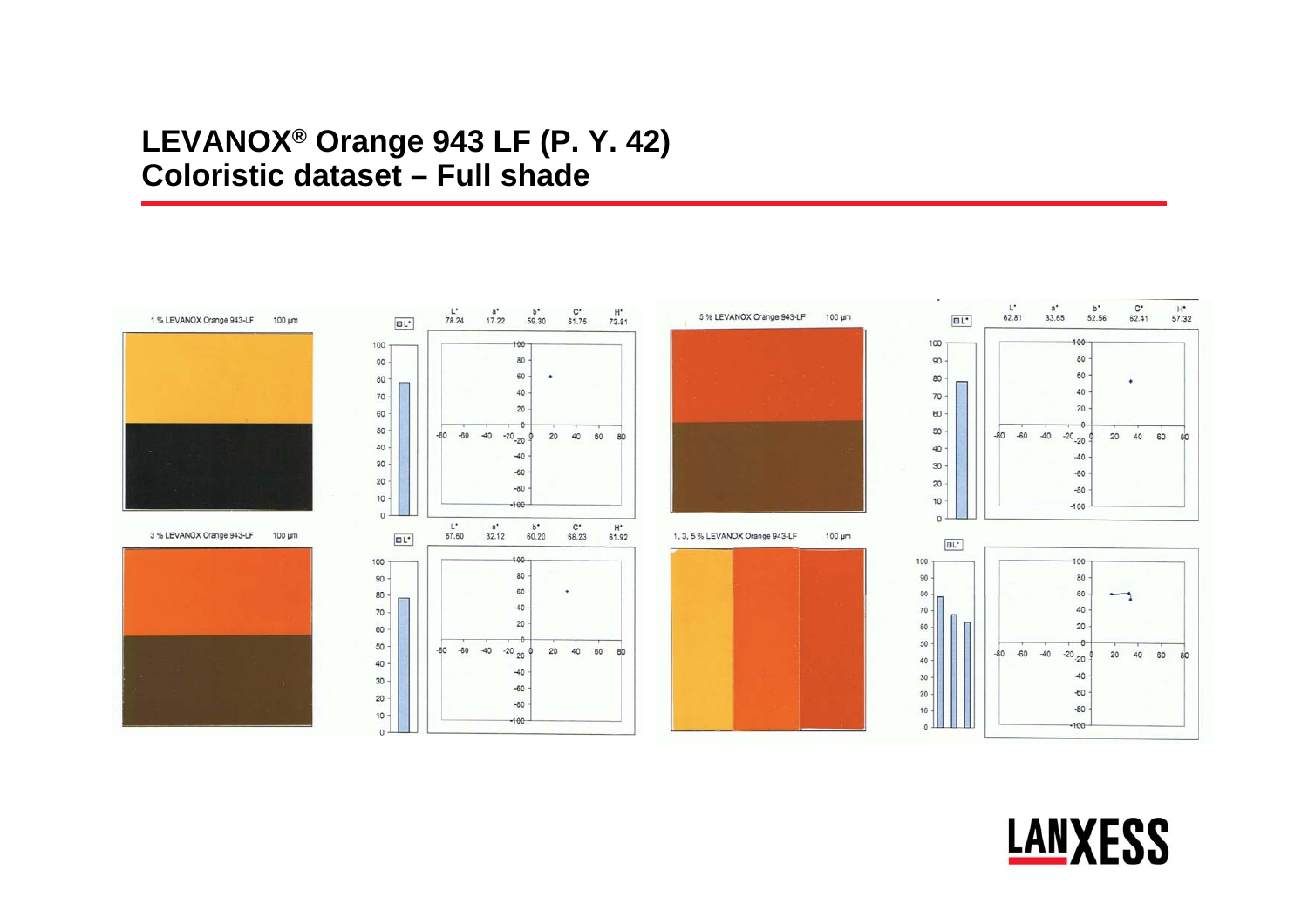#### LEVANOX<sup>®</sup> Orange 943 LF (P. Y. 42) **Coloristic dataset - White reduction**



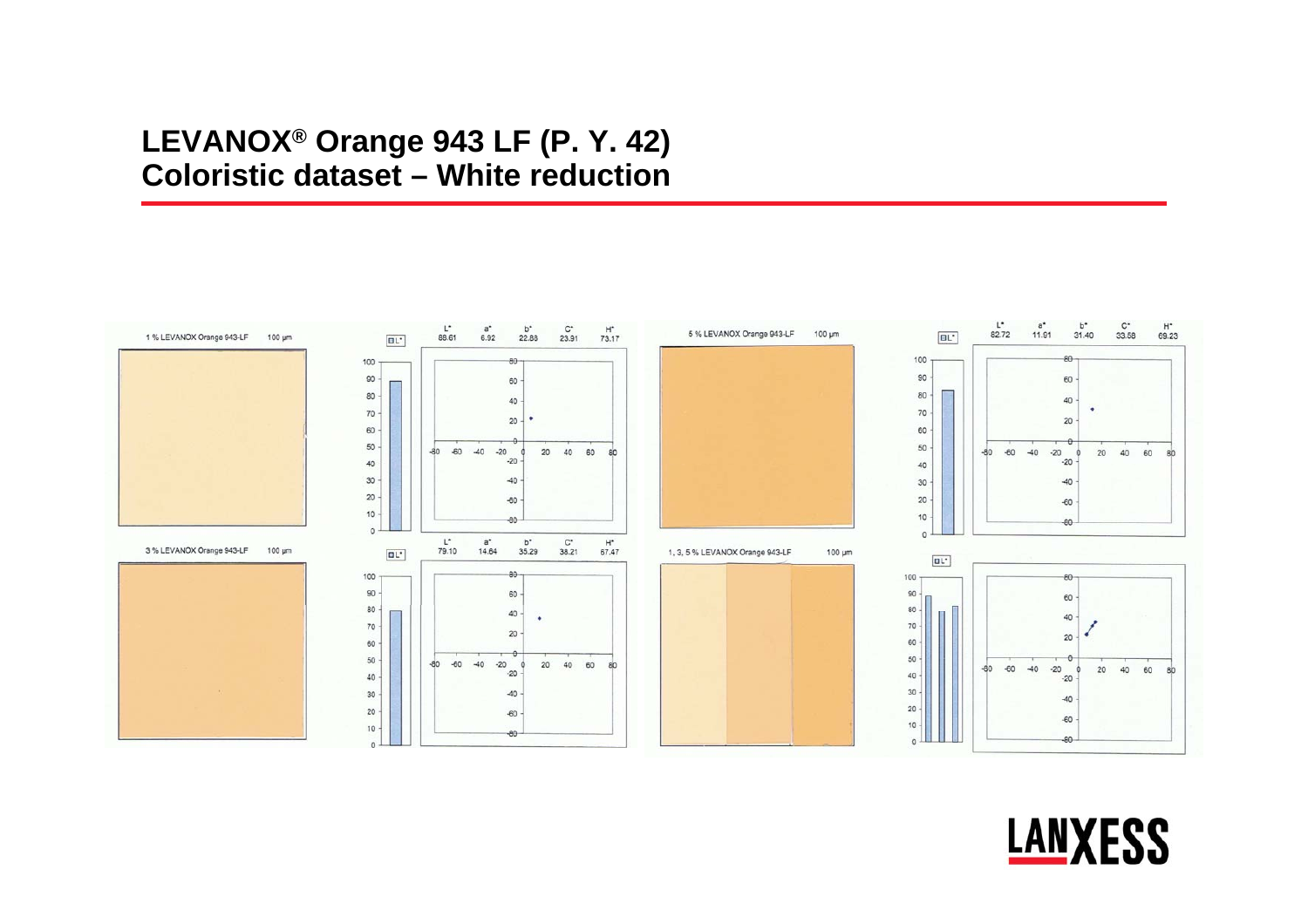# LEVANOX<sup>®</sup> Orange 943 LF (P. Y. 42) **Sizing**